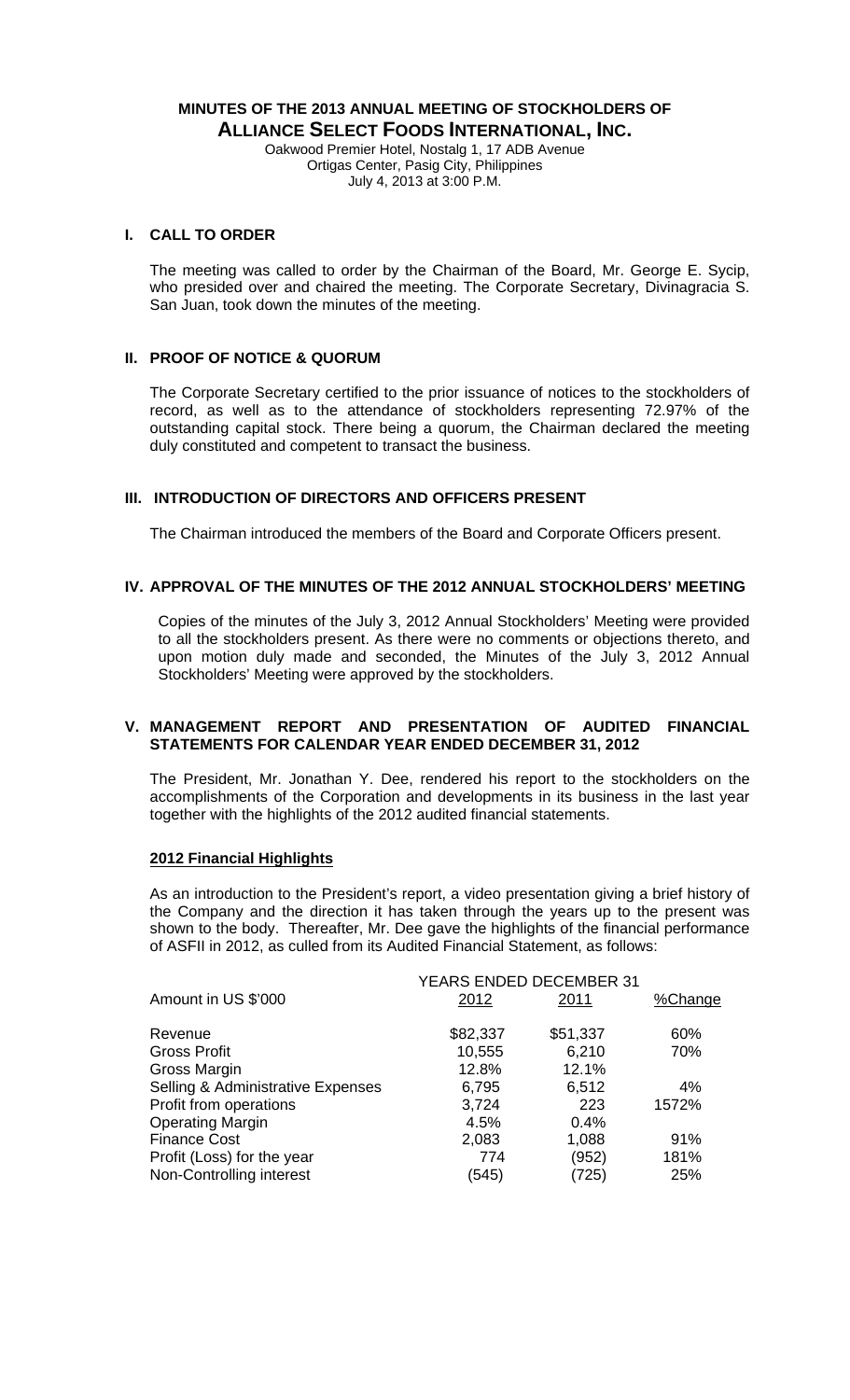| Profit (Loss) attributable to |         |          |      |
|-------------------------------|---------|----------|------|
| equity holders of the parent  | 1.319   | (226)    | 682% |
| Net Profit Margin             | $1.6\%$ | $-0.4\%$ |      |
| <b>EBITDA</b>                 | 4.754   | 988      | 381% |
| <b>EBITDA</b> margin          | 5.8%    | 1.9%     |      |

Mr. Dee laid stress on the fact that there was 60% revenue growth for the Company from US\$51,337,000 in 2011 to US\$82,337,000 in 2012, and that it made a turnaround in profit from -US\$952,000 last year to this year's US\$774,000.

## **2012 Key Events**

Mr. Dee briefed the body on the Company's first venture into aquaculture with the acquisition last year of Akaroa Salmon. The salmon farm is located at Akaroa Harbor, New Zealand, which is a natural habitat of wild salmon just one hour south of Christchurch. He explained that the new subsidiary farms only King salmon (not Atlantic), considered to be top-of-the-line/premium salmon and the best source of Omega-3 fatty acids. The investment in salmon farming has made ASFII's Salmon Division into a farm-to-fork operation, with Akaroa Salmon doing hatchery and farming; Big Glory Bay, processing; and Prime Foods and Spence & Co., marketing/brand ownership.

After branching out into salmon, ASFII now has 26% of its total revenue coming from the Salmon Division, up from only 8% in 2010. The salmon business accounted for 47% of Gross Profit in 2012, with sales growing from US\$4 million in 2010 to US\$21 million today, or a staggering growth of five times within two years.

### **Continued Vertical Integration**

Mr. Dee next discussed the Company's parallel effort to fully integrate its Tuna Division operations, and thereby lower the cost of raw materials for the ASFII canneries, allowing them to increase volume and profits. Two fishing companies have been set up for the purpose: Wild Catch Fisheries, Inc. (WCFI), a Philippine corporation, and PT Van de Zee (VDZ), an Indonesian entity. The 2013 capital expenditure for fishing is US\$17 million for the Philippine fleet, and US\$4 million for Indonesian fleet. By 2015, WCFI is expected to supply 40% of ASFII's Philippine cannery requirements, way up from 7% this year. VDZ should likewise be supplying 60% of the Company's Indonesian cannery needs by 2015, from 11% this year.

#### **Singapore Stock Exchange Listing**

Mr. Dee updated the body on the status of the Company's proposed listing of Singapore Depositary Shares on the Singapore Stock Exchange. He informed the stockholders that for purposes of proceeding with the project and as required by its listing sponsor, ASFII has sought a ruling from the Bureau of Internal Revenue on the tax implications of the transaction applying the Philippine-Singapore Tax Treaty, and undertook to forthwith notify them of any developments in this regard.

#### **Open Forum**

The Chairman, Mr. Sycip, opened the floor to questions/comments from the stockholders, and thereafter, the following queries were raised and correspondingly addressed:

#### 1. **The Company's GP for 2012 is relatively low at 12%. What is the cause and can we expect the figures to improve?**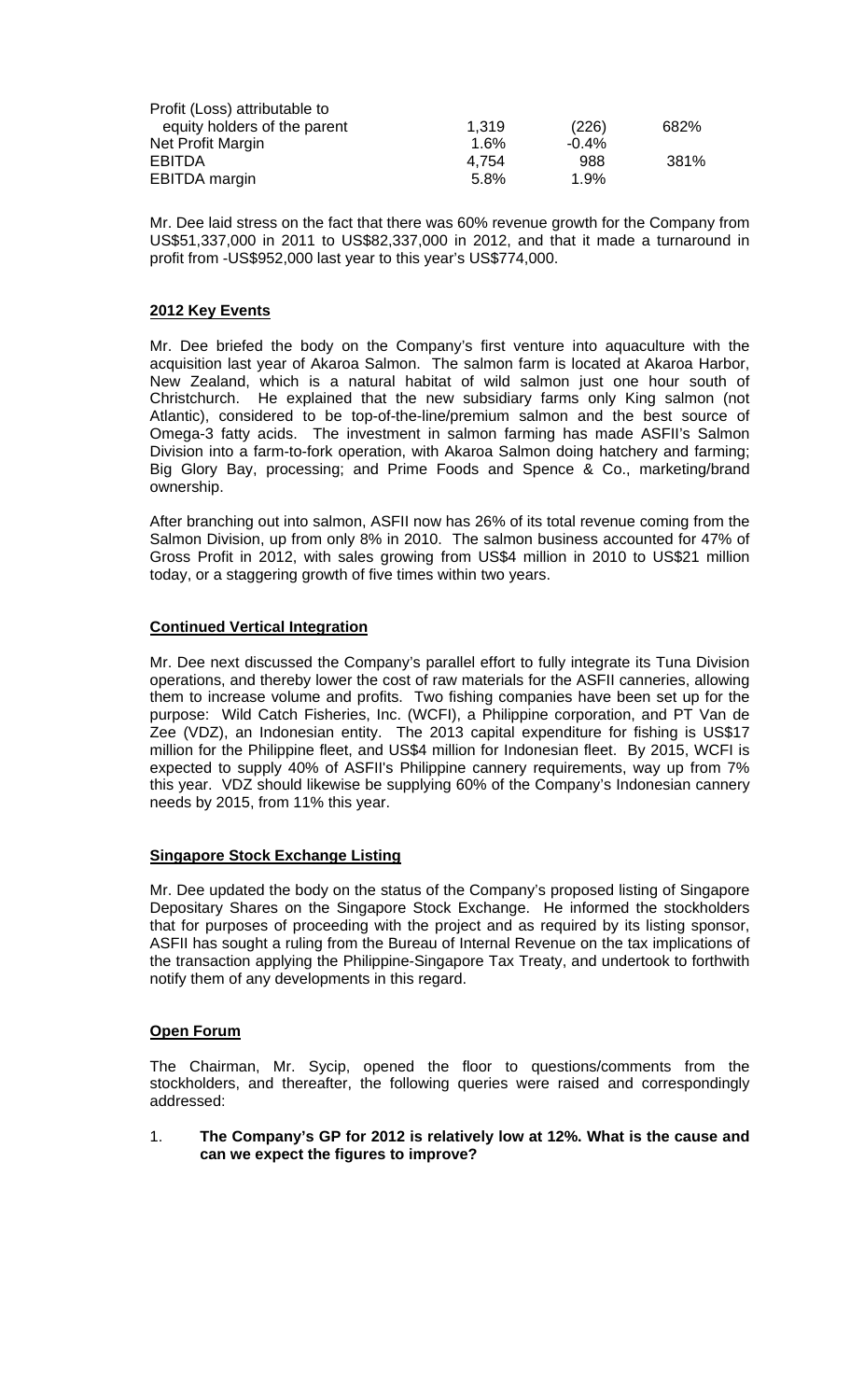This was due to the costs of ASFII's recent investments into vertical integration to assure fish supply to its factories in General Santos City and Bitung, Indonesia, and other factors. As ASFII becomes more secure in terms of raw material availability, we expect figures to improve dramatically.

## 2. **What are the Company's short-term and long-term (2-3 years) projections for growth?**

ASFII expects robust growth based on the short- and long-term projections of Management. With a more assured fish supply comes higher plant capacity utilization and with increased production, we expect more profitability.

# 3. **Can we expect a substantial jump in sales soon?**

Volume of production/sales is highly dependent on fish supply. Should there be a better supply of fish, production and sales are expected to correspondingly increase.

### 4. **If the Company proceeds with its proposed SGX listing of Singapore Depositary Shares, where would the shares to be listed/offered come from and would this not result in the dilution of the interests of the existing shareholders?**

The shares to be converted into Singapore Depositary Shares shall come from the unissued authorized capital stock of the Company. While, in a sense, it results in a "dilution" of the present stockholders' interests, the move will allow the Company to operate on a higher platform with increased international exposure and is expected to result in more liquidity of ASFII shares.

# 5. **Is another stock dividend declaration in the offing?**

The Board of Directors shall take this matter up at the right time, but stockholders are assured of best efforts toward this objective.

### 6. **While we are claiming to be the first Philippine corporation to list on the SGX, if ever, did not Del Monte Pacific Ltd. already list ahead of ASFII? Also, is it true that an ASFII subsidiary has successfully listed on the SGX even as the ASFII as the parent company has postponed its own listing?**

Del Monte Pacific Ltd. is a Singapore corporation which listed on the Philippine Stock Exchange, and not a Philippine corporation which has listed in Singapore. No ASFII subsidiary has listed anywhere abroad.

# 7. **Please comment on the 2013 1st Quarter loss of US\$600,000.00.**

Admittedly, ASFII had a difficult first quarter this year but it is expecting quite a good second quarter performance to reverse the losses registered.

# 8. **If ASFII is to list on the SGX, what would be the pricing of the shares?**

We are far off yet from the pricing stage because ASFII and its listing sponsor are still seeking the necessary approvals, particularly from the Bureau of Internal Revenue, for the exercise. In any case, a formula will have to be applied involving the "bundling" of ASFII shares because the SGX requires a minimum price of SG\$.20/share.

### 9. **If Philippine shares are to be lodged on the SGX, is there a possibility of stock arbitrage?**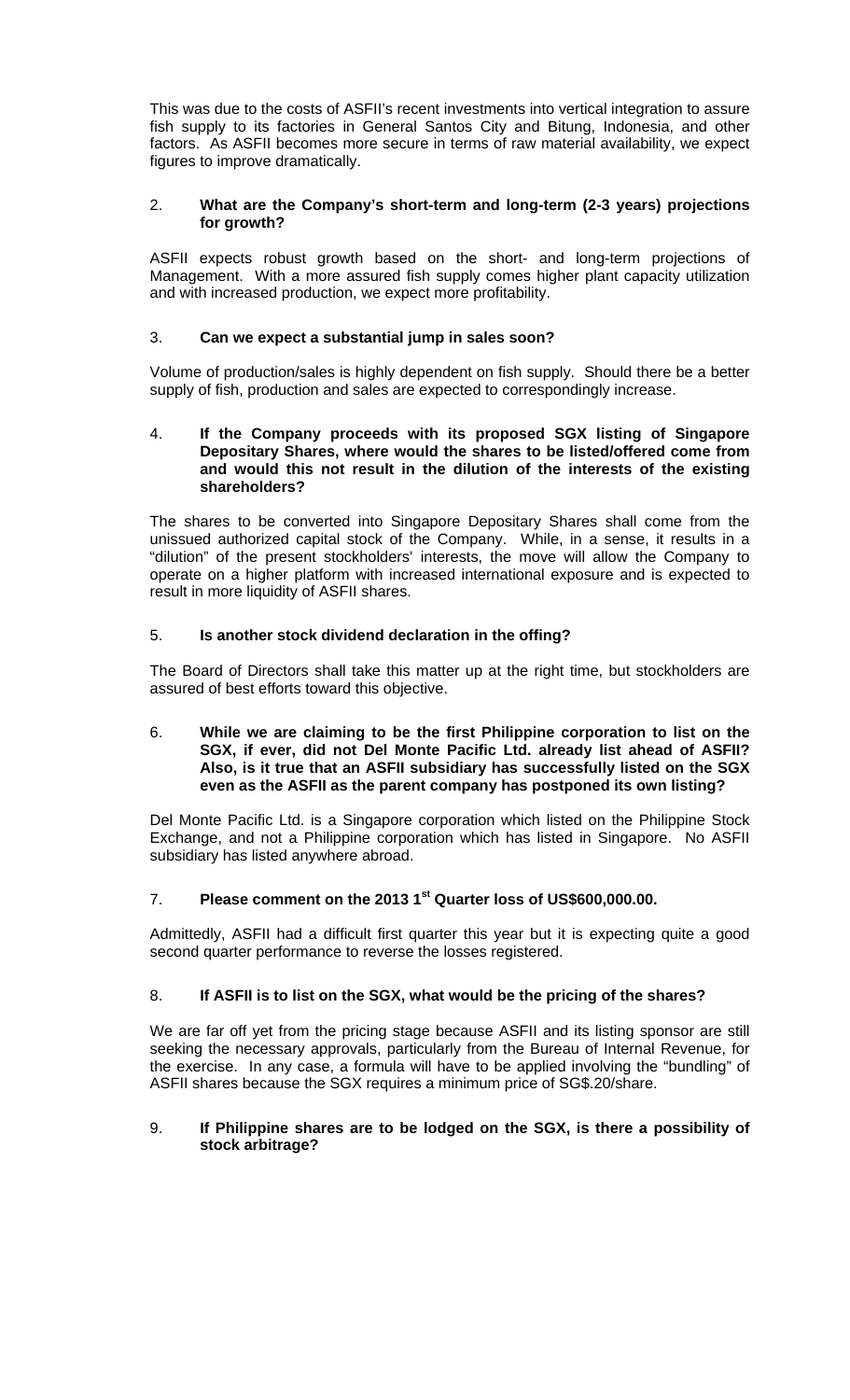The mechanism for the stock listing is still being worked out at this time so we are not sure if arbitrage is possible at all considering that there is no time difference between the Philippines and Singapore. But we will look into this.

### 10. **Comment: The share price as of 3 July 2013 was P1.421/share. Today, 4 July 2013, it stands at P1.48/share. There appears to have been heavy purchasing overnight.**

#### 11. **The low figures of 2011 seem linked to the fact that fish supply was down for that year. Is availability of fish an inherent part of the risks of the Company's business?**

Yes, which is why ASFII has gone into vertical integration by engaging in fishing through its subsidiaries and joint venture projects.

### 12. **Please comment on Japan's ventures into farming of bluefin tuna.**

Japan is doing bluefin tuna farming only on a small-scale basis. So far, this is the only commercially viable farming of tuna that we know to have been undertaken.

### 13. **Should the BIR delay for more than six months in issuing the tax ruling requested by ASFII, what is the Company's Plan B?**

The Company will request its underwriter/project sponsor to proceed with the listing project on the basis of two (2) favorable tax opinions obtained by ASFII from Philippine legal advisers. Apart from this, the Company has plans to finance its growth, with or without the funds expected to be raised from the SGX listing.

### 14. **Three years ago, ASFII had a strong balance sheet. Why aren't figures better now although the Company has become a much bigger business?**

The costs of growth and expansion over the years have naturally affected the balance sheet.

### 15. **Comment: There is scientific research on tuna that can change the color of hair.**

The being no further questions/comments at this point, and upon motion duly seconded, the Management Report and the 2012 Audited Financial Statement were approved by the body.

### **VI. RATIFICATION OF THE AMENDMENT OF THE CORPORATION'S BY-LAWS TO PROVIDE FOR THE POSITION OF CHIEF FINANCIAL OFFICER**

Mr. Sycip proceeded to discuss the proposed amendments of Sections 1 and 5, Article IV (Officers) of the By-Laws to provide for the position of Chief Financial Officer and enumerate the duties and responsibilities of the office. He informed the body that the Board of Directors had approved the amendment of the By-Laws at its meeting last May 17, 2013. A slide on the old By-Law provisions and the amendments approved by the Board was shown to the stockholders for their reference.

Upon motion duly made and seconded, and there being no objection to the motion to ratify the Board's approval of the proposed amendments to the By-Laws, the following resolutions were adopted by the body, to wit: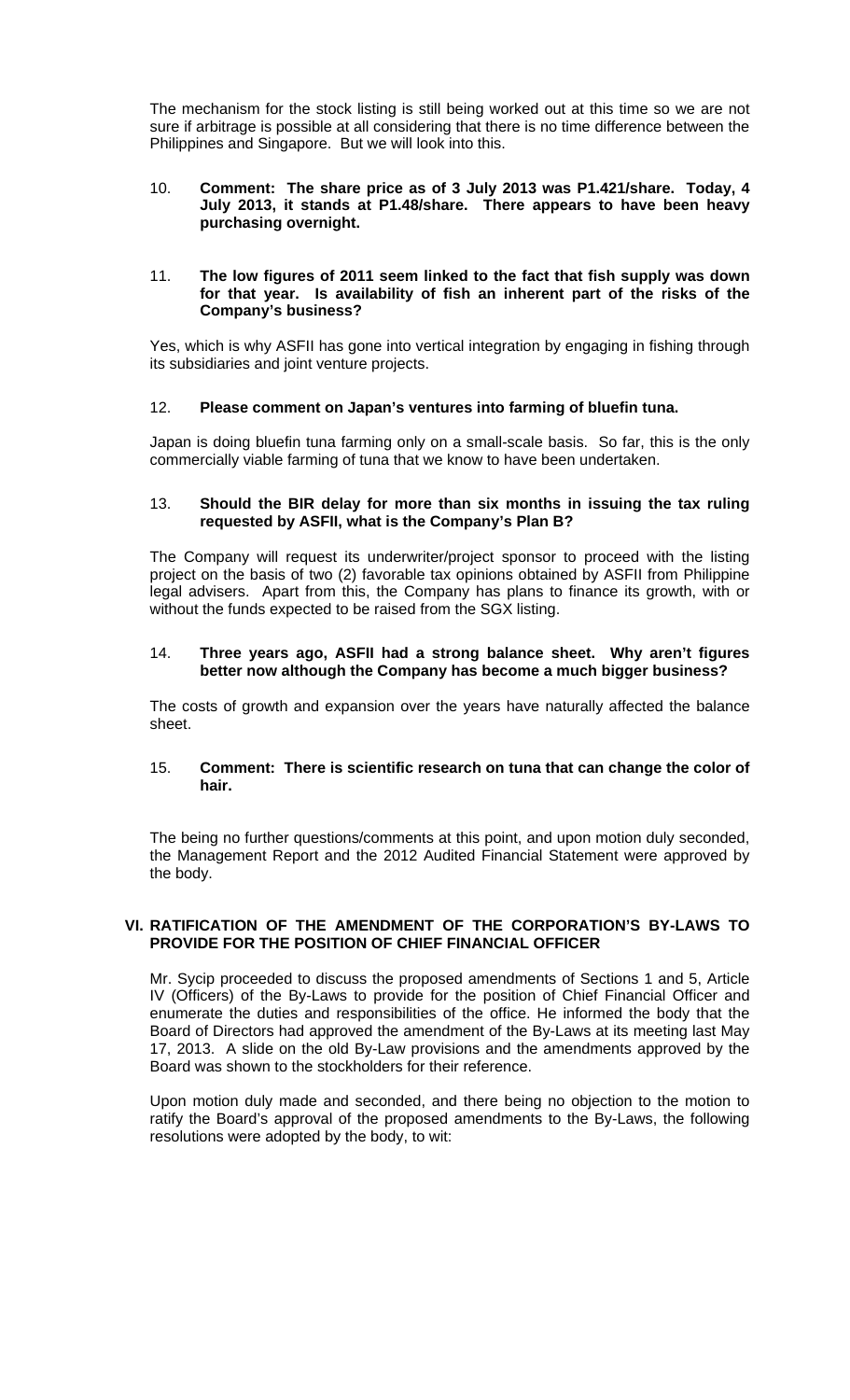RESOLVED, that Article IV of the By-Laws and Sections 1, 5 and 6 thereof be amended to read as follows:

#### ARTICLE IV **OFFICERS**

**Section 1**. *Election/Appointment* -- Immediately after their election, the Board of Directors shall formally organize by electing the President, the Vice-President, the Treasurer, the Chief Finance Officer, the Secretary and the Assistant Secretary at said meeting.

The Board may, from time to time, appoint such other officers as it may determine to be necessary or proper. Any two (2) or more compatible positions may be held concurrently by the same person, except that no one shall act as President and Treasurer or Secretary at the same time.

**Section 5**. *The Treasurer* -- The Treasurer of the corporation shall have the following duties:

 $\underline{a}$  To have custody of, and be responsible for, all the funds, securities and bonds of the corporation.

 $\underline{b}$  To deposit in the name and to the credit of the corporation, in such bank as may be designated from time to time by the Board of Directors, all the moneys, funds, securities, bonds, and similar valuable effects belonging to the corporation which may come under his control.

 $c$ ) To exercise such powers and perform such duties and functions as may be assigned to him by the President.

**Section 6**. *The Chief Finance Officer* -- The Chief Finance Officer of the corporation shall have the following duties:

a) To be responsible for corporate finance including the dayto-day operations of the Treasury Department, borrowings from banks and financial institutions, and capital-raising activities.

To keep full and accurate accounts of receipts and disbursements in the books of the corporation.

c) To render annual statements showing the financial condition of the corporation and such other financial reports as the Board of Directors, or the President may, from time to time require.

d) To prepare such financial reports, statements, certifications and other documents which may, from time to time, be required by government rules and regulations and to submit the same to the proper government agencies.

e) To exercise such powers and perform such duties and functions as may be assigned to him by the President.

RESOLVED FURTHER, that Sections 6, 7, and 8 of Article IV of the By-Laws be re-numbered accordingly.

### **VII. CONFIRMATION OF ALL ACTS, PROCEEDINGS AND ACTIONS OF THE BOARD OF DIRECTORS AND CORPORATE OFFICERS**

Upon motion duly made and seconded, all previous acts and accomplishments of the present management and incumbent Board were unanimously confirmed and ratified.